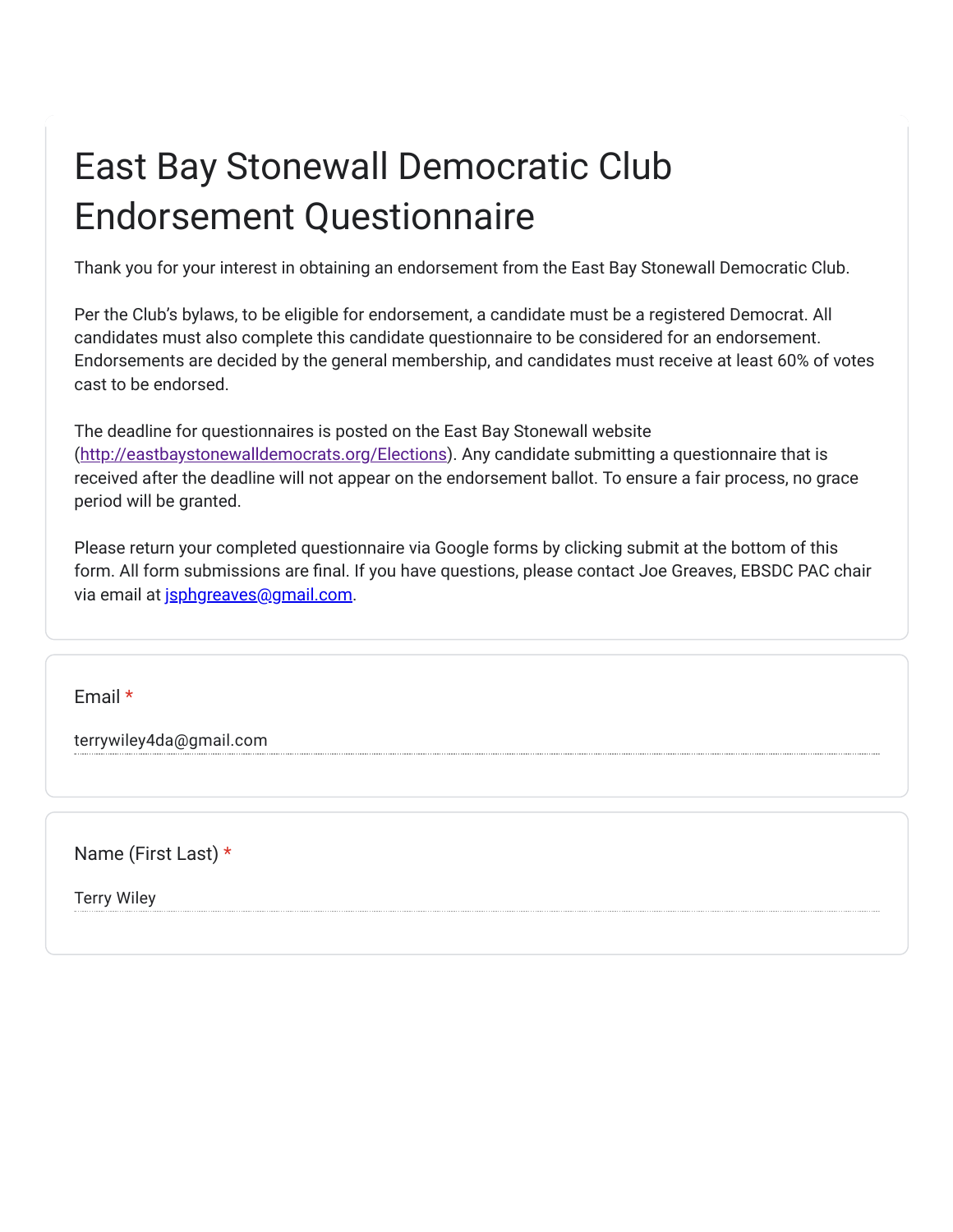| Are you a registered Democrat *                                                                                                               |
|-----------------------------------------------------------------------------------------------------------------------------------------------|
| Yes<br>No                                                                                                                                     |
| Office you are seeking? (e.g. City Council, School Board, Supervisor, etc) *                                                                  |
| <b>District Attorney</b>                                                                                                                      |
| Jurisdiction *<br>Alameda County                                                                                                              |
| District *<br>13 <sub>th</sub>                                                                                                                |
| Are you an East Bay Stonewall Democratic Club member in good standing? If you are unsure,<br>$\star$<br>email eastbaystonewalldems@gmail.com. |
| Yes<br>No                                                                                                                                     |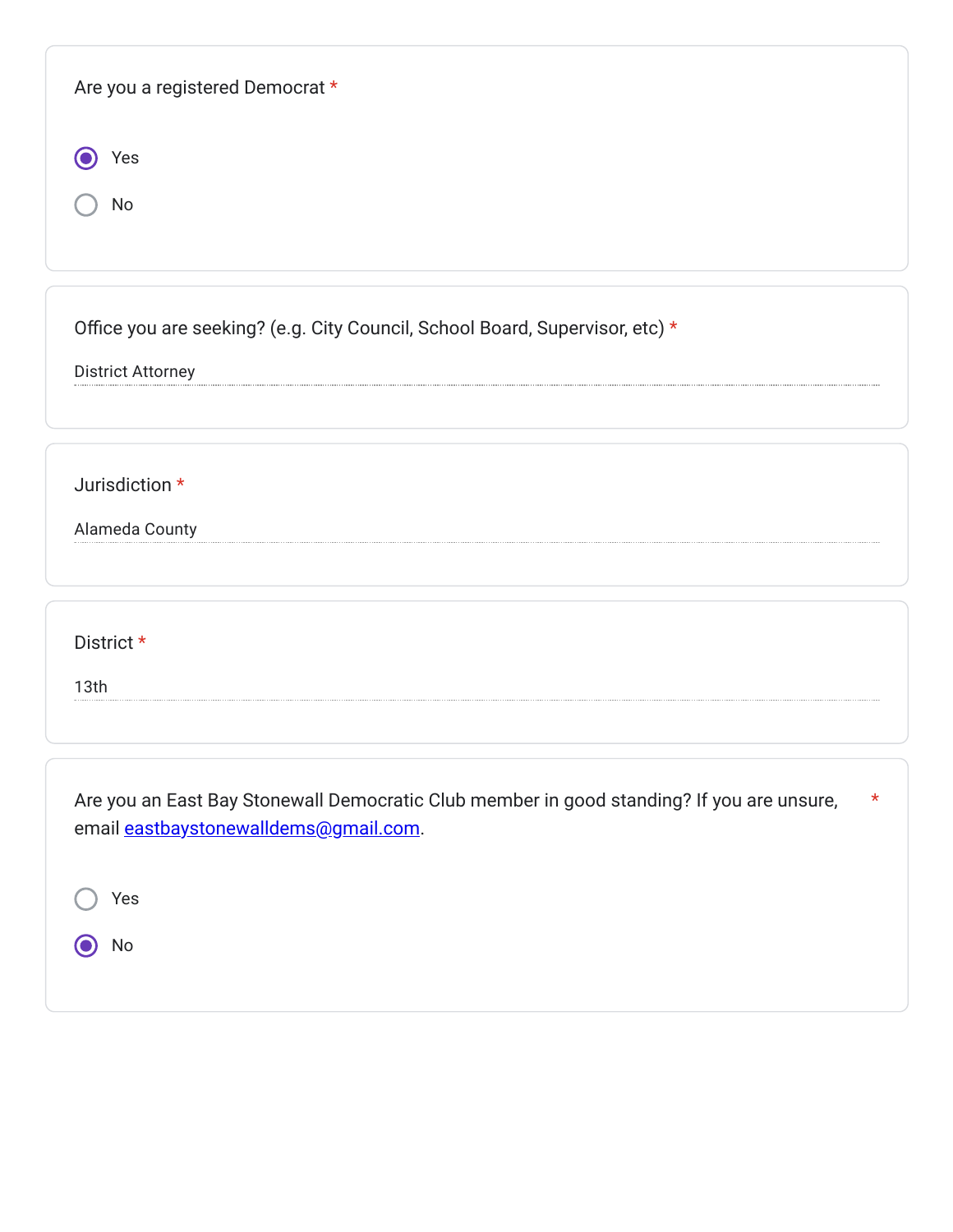| I self-identify as: (check all boxes that apply; note these identifiers will be used publicly during<br>our endorsement process.) | $\star$ |
|-----------------------------------------------------------------------------------------------------------------------------------|---------|
| Gay                                                                                                                               |         |
| Lesbian                                                                                                                           |         |
| Transgender                                                                                                                       |         |
| Gender non-conforming                                                                                                             |         |
| Bisexual                                                                                                                          |         |
| Queer                                                                                                                             |         |
| Straight                                                                                                                          |         |
| Other:                                                                                                                            |         |
|                                                                                                                                   |         |

How have you participated in East Bay Stonewall Democratic Club activities, and/or supported \*the Club other ways? What other LGBTQ+ organizations are you affiliated with and in what capacity? What other Democratic clubs are you affiliated with?

None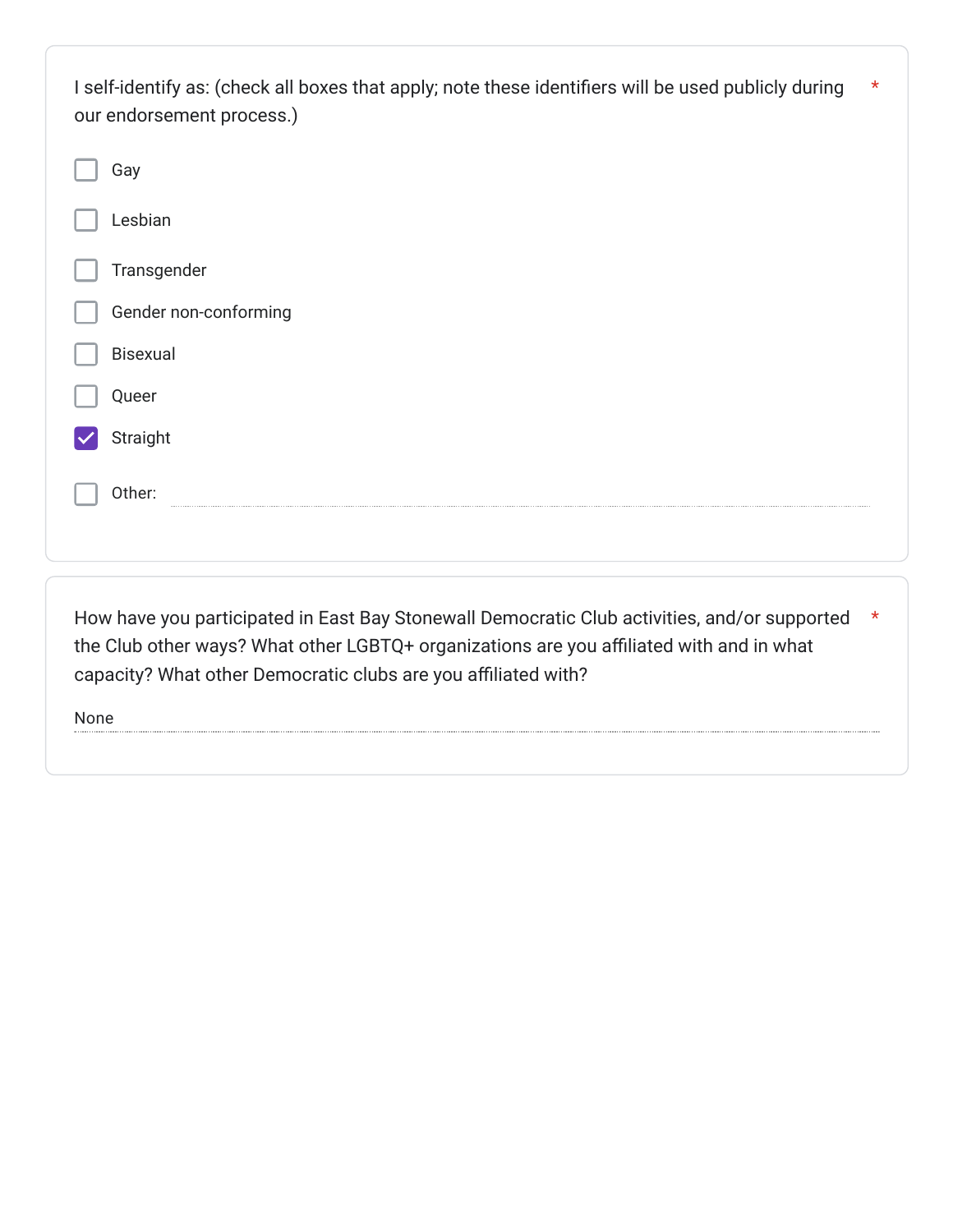Using specific examples, please identify the causes you have advocated for and the ways you have helped advance LGBTQ+ rights or otherwise helped foster a community of inclusivity for LGBTQ+ individuals and families. \*

As the Director of Diversity, Equity, and Inclusion in the District Attorney's office I have created a three module training program dealing with Implicit Bias that includes a section on the LGBTQ+ Community. It is important that all of our employees understand that everyone be treated with dignity and respect regardless of race, ethnicity, creed, or sexual orientation. We have also required our employees receive "cultural competency" training regarding the LGBTQ+ Community.

We will not tolerate members of the LGBTQ+ community being victimized by hate crimes. In 2003 I was the prosecutor assigned to prosecute the brutal murder of a member of the Trans Community by her exboyfriend. I learned a lot about the Trans community and their struggles with barriers to housing, healthcare, and jobs.

Should I become the District Attorney of Alameda County, I am committed to our office being a place where the LGBTQ+ community will find opportunity and acceptance.

Have you previously supported LGBTQ+ candidates for office? If yes, did that include financial support? \*

No, but I'm supporting Dublin City Councilmember Shaun Kumagai in this election cycle.

Which LGBTQ+ organizations and elected officials have formally endorsed you for this race? \*

None, but I do not know everyone's status.

Please describe a policy/goal that is part of your formal platform that benefits the LGTBQ+ community?

\*

We will vigorously defend the LGTBQ+ community from hate crimes. We will bring the full force of the prosecutors office to protect the LGTBQ+ and prosecute the perpetrators of hate.